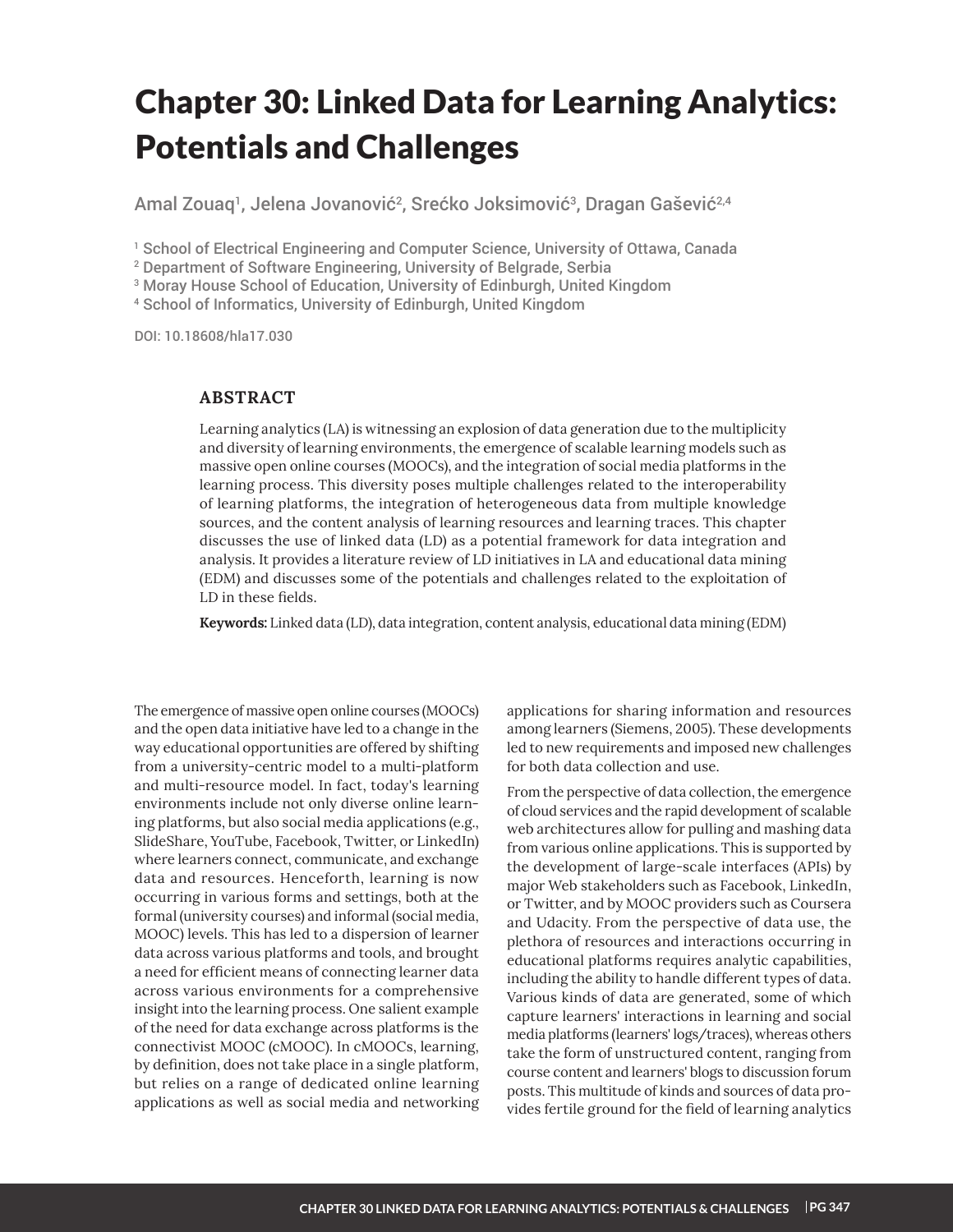and its overall objectives to better understand learners and the learning process, provide timely, informative, and adaptive feedback, and foster lifelong learning (Gaešvić, Dawson, & Siemens, 2015).

Challenges associated with the collection, integration, and use of data originating from heterogeneous sources are often dealt with, in the educational community, by developing a standardized data model that allows for integration and leveraging of heterogeneous data (Dietze et al., 2013). This chapter focuses on linked data (LD) as one potential approach to the development and use of such a data model in both formal and informal online learning settings. In particular, the use of LD principles (Bizer, Heath, & Berners-Lee, 2009) allows for establishing a globally usable network of information across learning environments (d'Aquin, Adamou, & Dietze, 2013), leading to a global educational graph. Similar graphs could be created at the individual level, for each particular learner, connecting all the data and resources associated with their learning activities. The educational potentials and benefits of such graphs have already been examined and discussed. For instance, Heath and Bizer (2011) propose an educational *graph* across UK universities, comprising knowledge extracted from the content of learning resources. Given the development and use of knowledge graphs by an increasing number of major companies such as Google, Microsoft, and Facebook, the potential and possibilities opened up by such graphs for learning should be examined (Zablith, 2015).

This chapter describes the current state of the art of LD usage in education, focusing primarily on existing and potential applications in the learning analytics (LA)/educational data mining (EDM) field. After a brief introduction to LD principles in the next section, the chapter analyzes the potential of LD along two particular dimensions: 1) the data integration dimension and 2) the data analysis and interpretation dimension. Finally, we discuss some potentials and challenges associated with the use of LD in LA/EDM.

# **LINKED DATA IN EDUCATION**

Linked data has the potential to become a de facto standard for sharing resources on the Web (Kessler, d'Aquin, & Dietze, 2013). It uses URIs to uniquely identify entities, and the RDF data model $^1$  to describe entities and connect them via links with explicitly defined semantics. In particular, LD relies on four principles:

- 1. Use URIs as names for things; for instance, historical novel "Paris" is uniquely identified by its ISBN (a kind of URI): 0385535309
- 2. Provide the ability to look up names through HTTP

URIs; while an ISBN does uniquely identify a book, it cannot be used to provide direct access to it on the Web, so HTTP URIs should be used instead; the book from our example could be looked up via the following HTTP URI: < http://www.worldcat. org/oclc/827951628>

- 3. Upon URI look up, return useful information using the standards RDF and SPARQL<sup>2</sup>; for instance, we can state, in a machine-processable manner, that the resource identified by the <http://www. worldcat.org/oclc/827951628> URI is of the type book and belongs to the genre of historical fiction: *<http://www.worldcat.org/oclc/827951628> rdf:type*   $s$ chema:Book ; schema:genre "Historical fiction".
- 4. Include links to other entities uniquely identified by their URIs; for instance, we can connect the book from our example with its author: <http:// *www.worldcat.org/oclc/827951628> schema:author <http://viaf.org/viaf/34666>* where the latter URI uniquely identifies the writer Edward Rutherfurd.

Thanks to the simplicity of these principles, LD represents an elegant framework for modelling and querying data at a global scale. It is usable in various applications and domains, and can constitute a response to the interoperability and data management challenges that have long faced the educational community (Dietze et al., 2013).

Billions of data items have been published on the web as linked data, forming a global open data space — the linked open data cloud (LOD) $^3$  – that includes open data from various domains such as government data, scientific knowledge, and data about a variety of online communities. Huge cross-domain knowledge bases have also emerged on the LOD such as DBpedia<sup>4</sup>, Yago<sup>5</sup>, and Wikidata<sup>6</sup>. As such, LD has the potential to enable a global shift in how data is accessed and utilized, offering access to data from various sources, through various kinds of data access points, including Web services and Web APIs, and allowing for seamless creation of dynamic data mashups (Bizer et al., 2009). In fact, one salient feature of LD is that it establishes semantic-rich connections between items from different data sources, and thus opens up data silos (e.g., traditional databases) for more seamless data integration and reuse.

Despite all these potential benefits, the LD formalism and technologies have had a slow adoption in the area of technology-enhanced learning; initiatives that employ LD technologies have only emerged recently (Dietze et al., 2013). We can identify several application scenarios

<sup>&</sup>lt;sup>1</sup> Resource Description Framework, http://www.w3.org/RDF/

<sup>2</sup> https://www.w3.org/TR/sparql11-query/

<sup>3</sup> http://lod-cloud.net/

<sup>4</sup> http://lod-cloud.net/

<sup>5</sup> http://bit.ly/yago-naga

 http://bit.ly/wikidata-main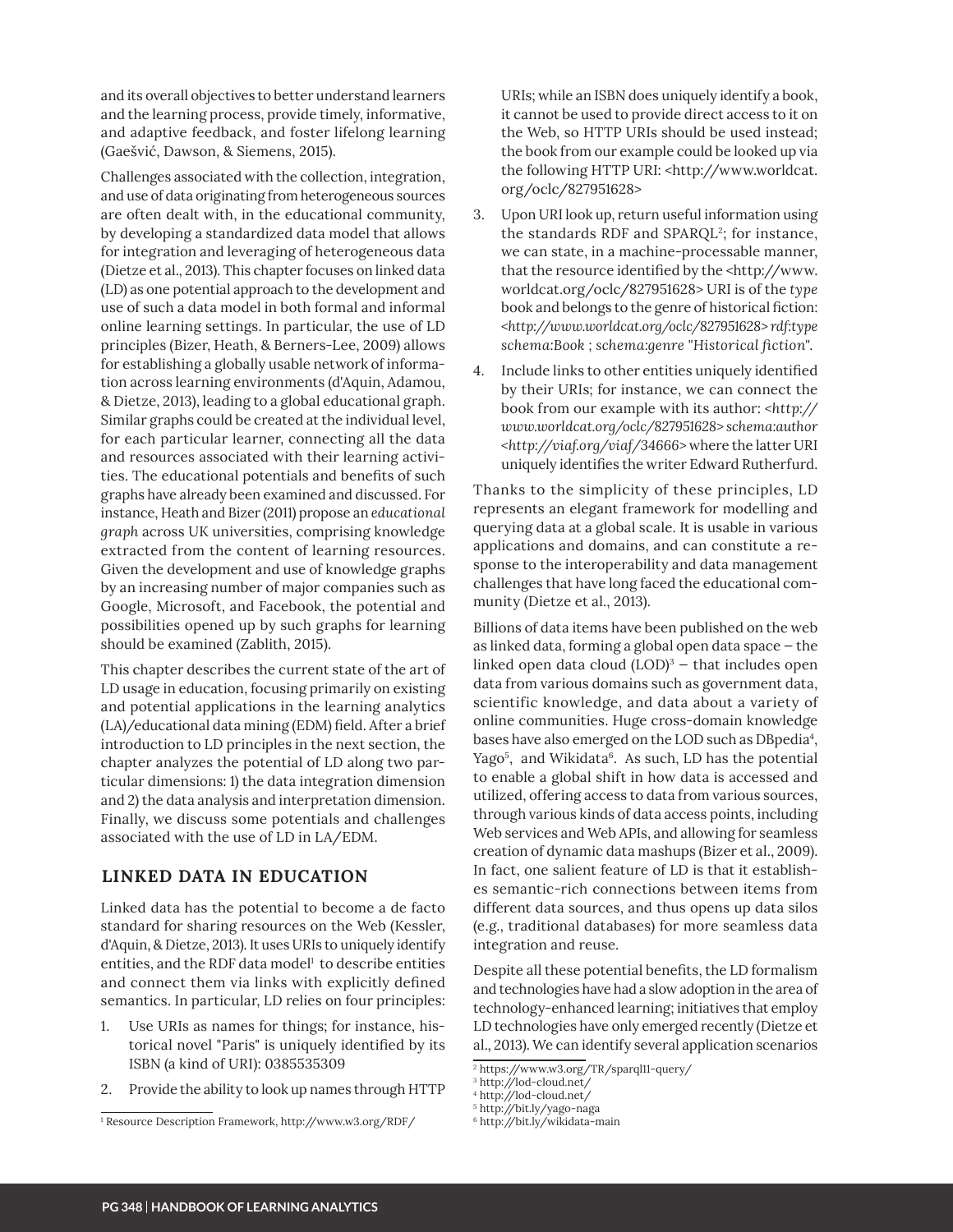in the LA/EDM field that would benefit from the LOD, including 1) resource discovery (e.g., faceted search) and content enrichment (e.g., augmenting content with data from LOD datasets) (Maturana, Alvarado, López-Sola, Ibáñez, & Elósegui, 2013); 2) content analysis based on semantic annotation (Joksimovi et al., 2015); 3) resource and service integration (Dietze et al., 2012); 4) personalization (Dietze, Drachsler, & Giordano, 2014); and 5) interpretation of EDM results (d'Aquin et al., 2013).

# **DATA INTEGRATION USING LINKED DATA**

One of the most salient benefits of LD lies in its data integration potential. This is particularly relevant for the LA/EDM field since it requires the collection and management of learner and content data from a variety of sources (applications and services) used in informal and life-long learning (Santos et al., 2015). In particular, to build a comprehensive learner model, one needs to integrate learner data recorded in different learning platforms/tools the learner has interacted with (Desmarais & Baker, 2012). Therefore, the challenges associated with handling multiple data formats and the overall lack of data interoperability, are becoming a key issue (Chatti, Dyckhoff, Schroeder, & Thüs, 2012; Duval, 2011). More generally, the ease of data transfer, pre-processing, use, combination and analysis without loss of meaning across learning platforms are becoming important factors for the efficiency of LA/EDM (Cooper, 2013).

Several domains have been successful in exploiting LD for data integration issues such as the biomedical domain (Belleau, Nolin, Tourigny, Rigault, & Morissette, 2008), pharmacology (Groth et al., 2014), and environmental sciences (Lausch, Schmidt, & Tischendorf, 2015). All of this suggests that LD technologies could provide the solid data integration layer that LA/EDM necessitates.

# **Previous Initiatives in Data Integration in the Educational Community**

The technology enhanced learning research community has long recognized the importance of data integration, which eventually resulted in multiple standardization efforts. Cooper (2013) provides a valuable overview of various standards related to learning. Mainly, these standards relate to the representation of data about learners and their activities, as well as learning content and services.

At the learner level, standards focus on facts about individuals and their history, their connections and interactions with other persons, and interactions with resources offered by learning environments (person and learning activities dimensions). Various

specifications exist to model learners (e.g., FOAF<sup>7</sup>), and learner activities and interactions (e.g., Contextualized Attention Metadata [Schmitz, Wolpers, Kirschenmann, & Niemann, 2011], Activity Streams<sup>8</sup>, or ADL xAPI<sup>9</sup>).

At the content level, previous initiatives such as IEEE Learning Object Metadata (LOM)<sup>10</sup> and ADL SCORM<sup>11</sup> attempted to create vocabularies and standards that would unify the description of online educational resources or the specification of computer-based assessment (e.g., IMS QTI<sup>12</sup>). Other efforts targeted the mapping between various data models, such as the work of Niemann, Wolpers, Stoitsis, Chinis, and Manouselis (2013) who aimed at aggregating sets of social and interaction data. Finally, several interfaces were proposed to provide guidelines for the implementation of services compliant with these standards (Dietze et al., 2013).

Based on different viewpoints, these efforts led to multiple competing projects and thus created sub-communities with various technologies, languages, and models, and very little interoperability among them. The LD philosophy provides a solution to these interoperability issues by allowing a multiplicity of models on the Web, bridging these models using Web-accessible semantic links. Thus semantically similar models that are differently represented can still be aligned using typed links that establish meaningful connections between concepts originating from different models; for instance, equality connections (*owl:sameAs*), or hierarchical connections (*rdfs:subclassOf or skos:broader*).

# **Current Data Integration Initiatives Using Linked Data**

Integration based on LD requires the availability of Web-accessible LD vocabularies that describe the types of entities in specific subject domains, entities' attributes, and the kinds of connections among the entities. It also depends on the availability of services that allow for exploiting multiple datasets for a given task, as well as services that expose data as LD. This section introduces some of the available vocabularies in the educational domain, and efforts aimed at exposing educational data as LD. A more comprehensive overview of education-related vocabularies can be found in Dietze et al. (2014). The section also gives examples of services exploiting the integration of multiple LD datasets.

An increasing number of educational institutions have been exposing their data following LD principles, such as the Open University in the UK or the University

% http://www.adlnet.gov/tla/experience-api

<sup>7</sup> http://www.foaf-project.org/

<sup>8</sup> http://activitystrea.ms/

<sup>10</sup> http://ieeeltsc.org/wg12LOM/

<sup>11</sup> http://www.adlnet.org/

<sup>12</sup> http://www.imsglobal.org/question/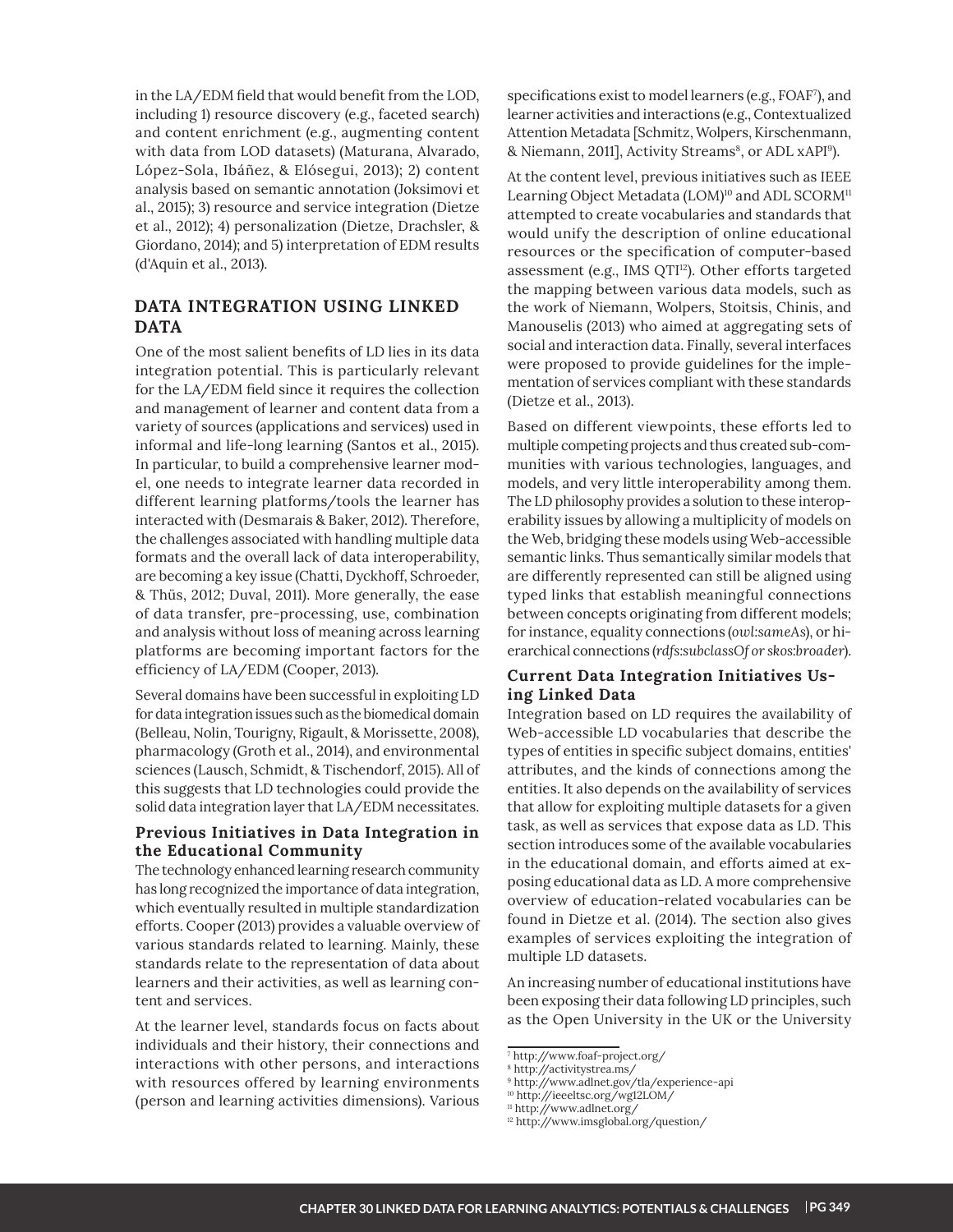of Münster<sup>13</sup> in Germany. One prominent effort in exposing educational data as LD was the LinkedUp project<sup>14</sup>, which resulted in a catalog of datasets related to education and encouraged the development of competitions such as the LAK Data Challenge<sup>15</sup>, whose aim was to expose LA/EDM publications as LD and promote their analysis by researchers. While these initiatives represent a step in the adoption of LD by the educational community, their impact remains limited. For example, the data representation and use in MOOC platforms — one of the most striking developments in today's technology-enhanced learning – has not been based on LD principles or technologies to date. Still, few recent initiatives (Kagemann & Bansal, 2015; Piedra, Chicaiza, López, & Tovar, 2014) showed some interest in describing and comparing MOOCs using an LD approach. For example, MOOCLink (Kagemann & Bansal, 2015) aggregates open courseware as LD and exploits these data to retrieve courses around particular subjects and compare details of the courses' syllabi. Recently, there has also been an initiative that relies on schema.org<sup>16</sup> to create a vocabulary for course description $17$  with the purpose of facilitating the discovery of any type of educational course. Schema.org is a structured data markup schema (or vocabulary) supported by major Web search engines. This schema is then used to annotate Web pages and facilitate the discovery of relevant information. Given its adoption by major players on the Web, this is a welcome initiative that might have some long-term impact in the educational community. Similarly, some authors worked on providing an RDF representation (binding) of educational standards. For example, an RDF binding of the Contextualised Attention Metadata (CAM) (Muñoz-Merino et al., 2010) and an RDF binding of the Atom Activity Streams<sup>18</sup> were developed. This enabled data integration and interoperability both at syntax and semantic levels.

Finally, with the current shift towards RESTful (representational state transfer) services on the cloud, education-related services based on LD have started to emerge. At a conceptual level, we can identify two main types of services based on LD currently being investigated in research: 1) services for course interlinking within a single institution and across institutions, and 2) services for integrating learners' log data based on a common model.

For example, Dietze et al. (2012) proposed an LD-based framework to integrate existing educational repositories at the service and data levels. Zablith (2015) suggested the use of LD as a conceptual layer around higher education programs to interlink courses in a granular and reusable manner. Another work links ESCO<sup>19</sup>-based skills to MOOC course descriptions to create enriched CVs (Zotou, Papantoniou, Kremer, Peristeras, & Tambouris, 2014). Interestingly, the authors are able to identify similar skills taught in the Coursera and Udacity MOOC platforms, thus providing implicit links between courses of two different MOOC platforms. One can envisage exciting opportunities for life-long learning based on a cross-platform MOOC course recommendation service.

Another indicator of the growing importance of LD in the realm of education in general, and LA/EDM in particular, is the adoption of LD concepts and technologies into xAPI specifications<sup>20</sup>. With xAPI, developers can create a learning experience tracking service through a predefined interface and a set of storage and retrieval rules. De Nies, Salliau, Verborgh, Mannens, and Van de Walle (2015) propose to expose data models created using the xAPI specification as LD. This proposal provides an interoperable model of learning traces data, and allows for seamless exposing of learners' traces as semantically interoperable LD. Similarly, Softic et al. (2014) report on the use of Semantic Web technologies (RDF, SPARQL) to model learner logs in personal learning environments.

Based on the scalability of the Web as the base infrastructure, and using the interoperability of the W3C standards RDF and SPARQL, we believe that similar initiatives can further contribute to the development of decentralized and adaptable learning services.

# **DATA ANALYSIS AND INTERPRETA-TION USING LINKED DATA**

Given the rapid growth of unstructured textual content on various online social media and communication channels, as well as the ever-increasing amount of dedicated learning content deployed on MOOCs, there is a need to automate the discovery of items relevant to distance education, such as topics, trends, and opinions, to name a few. In fact, analytics required for the discovery and/or recommendation of relevant items can be improved if the regular input data (e.g., learners' logs) is enriched with background information from LOD datasets (e.g., data about topics associated with the course) (d'Aquin & Jay, 2013). The use of LOD cross-domain knowledge bases such as DBpedia and Yago, alone or in combination with traditional content analysis techniques (e.g., social network analysis, text mining, latent semantic indexing), represent a promising avenue for advancing content analysis

<sup>13</sup> http://lodum.de/

<sup>14</sup> http://linkedup-project.eu/

<sup>15</sup> http://lak.linkededucation.org/

<sup>16</sup> https://schema.org/

<sup>&</sup>lt;sup>17</sup> https://www.w3.org/community/schema-course-extend/

<sup>&</sup>lt;sup>18</sup> http://xmlns.notu.be/aair/

<sup>&</sup>lt;sup>19</sup> European Commission, "ESCO: European Skills, Competencies, Qualifications and Occupations," https://ec.europa.eu/esco <sup>20</sup> https://github.com/adlnet/xAPI-Spec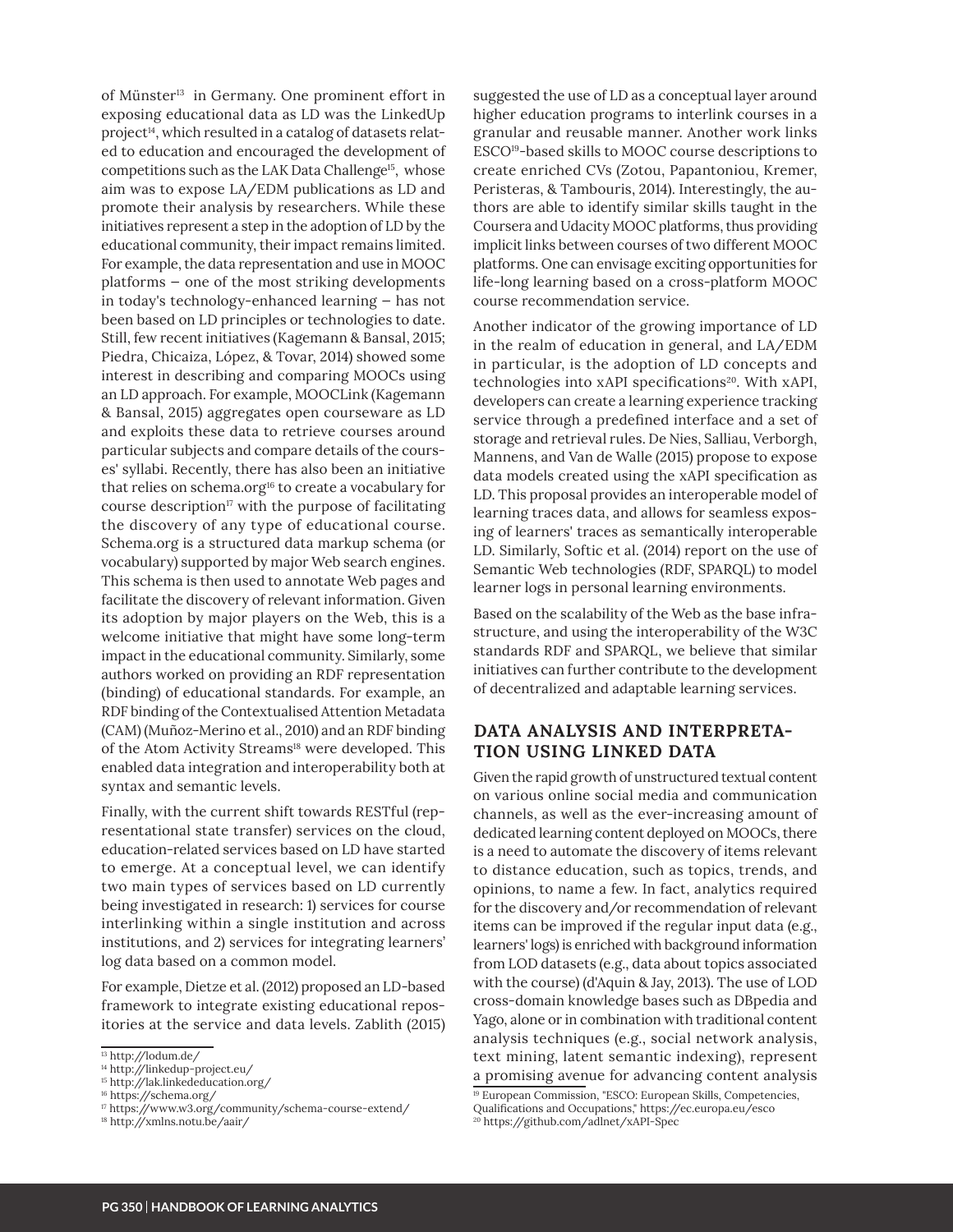and information retrieval in educational settings, as outlined in the following sections.

# **Content Analysis Using Semantic Annotation**

One important development in the LD field has been the rapid expansion and adoption of semantic an*notators* (Jovanović et al., 2014) - services that take unstructured text as input and annotate/tag it with LOD concepts (i.e., entities defined in LOD knowledge bases such as DBpedia, Wikidata,<sup>21</sup> and Yago). The latter are general, cross-domain knowledge bases storing Wikipedia-like knowledge in well-structured formats with explicitly defined semantics. Several of these LD annotators offer interfaces (APIs) that target the extraction of various types of concepts, such as named entities (e.g., people and places), domain concepts (e.g., protein, gene), and themes or keywords, though the diversity of possible annotations is continuously expanding. Examples of these annotators, both from academia and industry, include DBpedia Spotlight,<sup>22</sup> AlchemyAPI,<sup>23</sup> and TagMe.<sup>24</sup>

Given the plethora of unstructured texts from formal courses, MOOCs, and social media, the capacity of such annotators to produce explicit semantic representations of text makes them valuable for various analytic services. However, very few research works have yet leveraged the power of semantic annotation for learning analytics. Recent research by Joksimović et al. (2015) uses a mixed-method approach for discourse analytics in a cMOOC based on LD and social network analysis (SNA). The aim of the study was to explore the main topics emerging from learners' posts within various social media (i.e., Facebook, Twitter, and blogs) and to analyze how those topics evolve throughout the course (Joksimović et al., 2015). Instead of relying on some of the commonly used topic modelling algorithms (e.g., latent Dirichlet allocation [LDA]), the researchers utilized tools for automated concept extraction (i.e., semantic annotators) along with SNA to identify emerging topics (groups of concepts). Specifically, for each week of the course, concepts were extracted from the posts generated in each of the media analyzed. Further, the authors created graphs based on the co-occurrence of concepts within a single post. Finally, the authors applied modularity algorithm for community detection (Newman, 2006) in order to identify the most prominent groups of concepts (i.e., latent topics). The main advantage of such an approach, over "traditional" topic-modelling algorithms, is possibility to extract compound words (e.g., "complex adaptive systems") that are further linked

to knowledge bases (e.g., DBpedia), allowing for easier interpretation of the extracted topics.

# **Analysis of Scientific Publications in the LA/EDM Field**

Another application domain powered by LD and related to the educational context is semantic publishing (e.g., releasing library catalogues as LD) and meta-analysis of scientific publications. In fact, one of the main successes of LD technologies has been their early adoption by various content publishers such as BNF<sup>25</sup> and scientific-based publishing initiatives such as DBLP.<sup>26</sup> This has led to a plethora of LOD vocabularies and datasets related to scientific publications. These datasets provide grounds for various scientometric computations that identify trending topics, influencing researchers, and describe the research community at large (Mirriahi, Gašević, Dawson, & Long, 2014; Ochoa, Suthers, Verbert, & Duval, 2014). They also directly help professionals (researchers, students, librarians, course producers) from the educational sector to locate relevant information.

In the LA/EDM domain, the Learning Analytics and Knowledge (LAK) Dataset (Taibi & Dietze, 2013) represents a corpus of publications from the LA/EDM communities. The LAK Dataset contains both the publications' content and metadata (e.g., keywords, authors, conference). It represents a data integration effort as it relies on various established LOD vocabularies and constitutes a successful application of LD technologies. The analysis of the LAK Dataset has been encouraged since 2013 through the annual LAK Data Challenge, whose goal was to foster research and analytics on the LA/EDM publications. This dataset has been further exploited for the development of data analytics and content analysis applications. One particularly valuable application is the identification of topics and relations between topics in the dataset, per year, per community (LA versus EDM), per publication, and overall. For example, the work of Zouaq, Joksimović, and Gašević (2013) employed ontology learning techniques on the LAK Dataset to identify salient topics and relationships between them. Other techniques applied for discovering topics include latent Dirichlet allocation (LDA; Sharkey & Ansari, 2014) and clustering (Scheffel, Niemann, Leon Rojas, Drachsler, & Specht, 2014). While these approaches offered a text-based content analysis, other works went further in their data integration efforts by relying on the LOD knowledge bases (e.g., DBpedia) and semantic annotators to identify topics of interest. For example, Milikić, Krcadinac, Jovanović, Brankov, and Keca (2013) and Nunes, Fetahu, and Casanova (2013) relied on TagMe and DBpedia Spotlight services, respectively,

<sup>21</sup> https://www.wikidata.org/

<sup>22</sup> https://github.com/dbpedia-spotlight/dbpedia-spotlight/wiki

<sup>23</sup> http://www.alchemyapi.com/

<sup>24</sup> https://tagme.d4science.org/tagme/

<sup>&</sup>lt;sup>25</sup> http://www.bnf.fr/en/tools/a.welcome\_to\_the\_bnf.html

http://datahub.io/dataset/l3s-dblp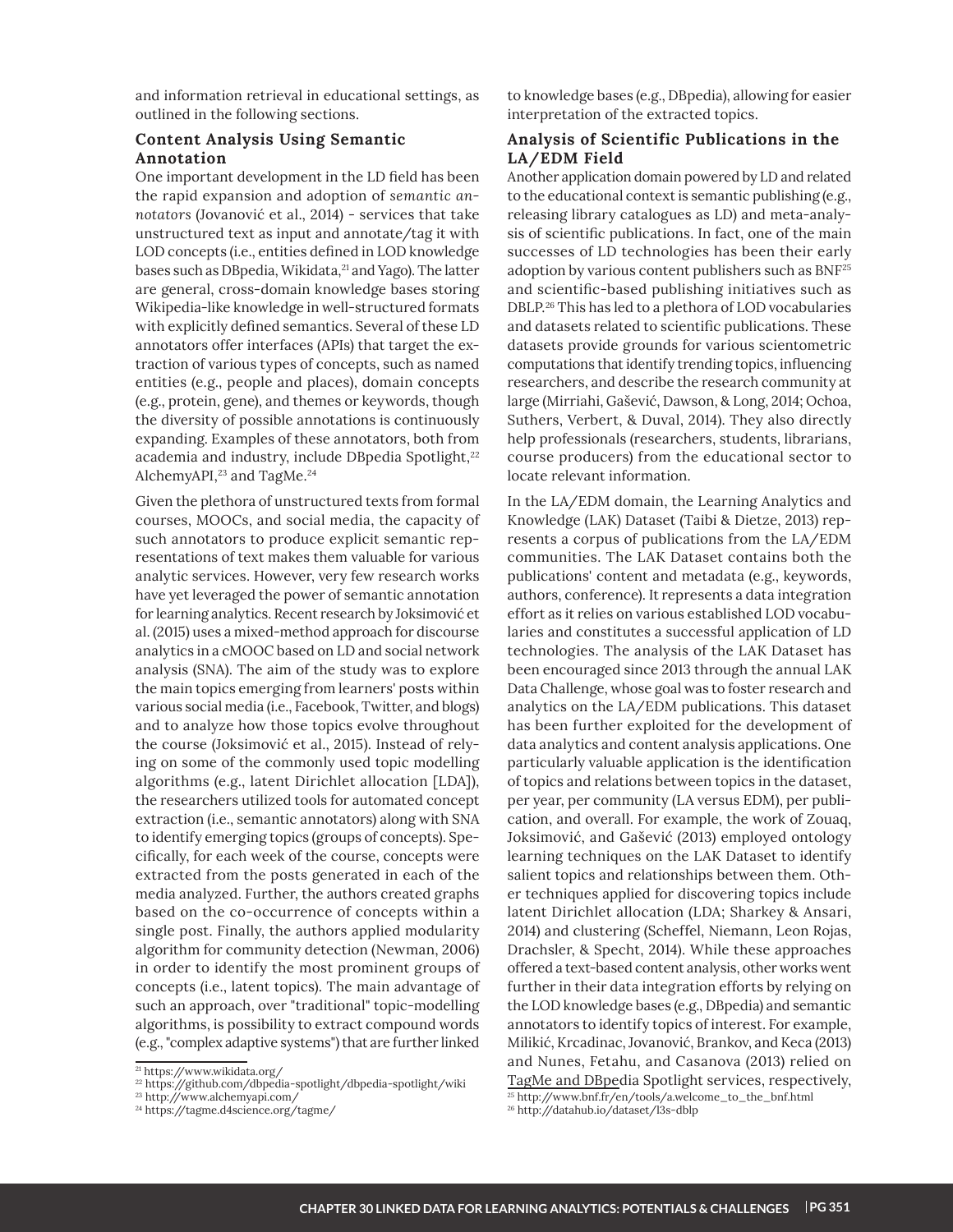to identify topics and named entities in publications. The benefit of LD in this case was highlighted by 1) the ability to enrich the dataset with LOD concepts, keywords, and themes, and 2) the ability to develop advanced services such as potential collaborator detection (Hu et al., 2014), dataset recommendations, or more general semantic searches (Nunes et al., 2013).

#### **Interpretation of Data Mining Results**

Several research works have provided insights, patterns, and predictive models by analyzing learners' interaction and discussion data (e.g., identifying the link between learners' discourse and position and their academic performance (Dowell et al., 2015) or course registration data (d'Aquin & Jay, 2013). However, most of these analyses remain limited to a closed or silo dataset, and are often hard to interpret on large datasets.

In general, pattern discovery in LA/EDM requires a model and a human analyst for the meaningful interpretation of results according to several dimensions (e.g., topics, student characteristics, learning environments, etc.) (d'Aquin & Jay, 2013). The work by d'Aquin & Jay (2013) provides new insights into the usefulness of LD for enriching and contextualizing patterns discovered during the data-mining process. In particular, they propose annotating the discovered patterns with LD URIs so that these patterns can be further enriched with existing datasets to facilitate interpretation. The authors illustrate the idea by a case study of student enrollment in course modules across time. They extract frequent course sequences and enrich them by associating them, via course URIs, with course descriptions, i.e., a set of properties describing the course. The (chain of) properties provide(s) analytical dimensions that are exploited in a lattice-based classification (e.g., the common subjects of frequent course sequences) and as a navigational structure. As illustrated in this case study, LD can help discover new analytical dimensions by linking the discovered patterns to external knowledge bases and exploiting LOD semantic links to infer new knowledge. This is especially relevant in multidisciplinary research where various factors can contribute to a pattern or phenomenon. Given the complexity of learning behaviours, one can imagine the utility of having this support in the interpretation of LA/EDM results.

# **DISCUSSION AND OUTLOOK**

The overall analytical approach to learning experience requires state-of-the-art data management techniques for the collection, management, querying, combination, and enrichment of learning data. The concept and technologies of  $LD$  – the latter based on W3C standards (RDF, SPARQL) - have the potential to

contribute to all these aspects of data management. First, one of the primary objectives behind LD technologies is to make the data easily processable and reusable, for a variety of purposes, while preserving and leveraging the semantics of the data. Second, LD allows for a decentralized approach to data management by enabling the seamless combination and querying of various datasets. Third, large-scale knowledge bases available as linked open data on the Web provide grounds for a variety of services relevant for the analytic process; e.g., semantic annotators for content analysis and enrichment. Fourth, data exposed as LD on the Web can provide on-demand (just-in-time) data/knowledge input required in different phases of the analytic process, as this knowledge cannot be always fully anticipated in advance. Potential benefits also include representing the resulting analytics in a semantic-rich format so that the results could be exchanged among applications and communicated to interested parties (educators, students) in different manners, depending on needs and preferences (e.g., different visual or narrative forms). Moreover, through its inference capabilities over multiple data sources, originating in semantic-rich representation of data items and their mutual relationships, LD-based methods could be a relevant addition to the existing analytical methods for discovering themes and topics in textual content. More generally, while statistical and machine-learning methods are widespread in the LA/EDM community, other kinds of data analysis methods and techniques  $-$  those based on explicitly defined semantics of the data  $-$  and open knowledge resources (especially open, Web-based knowledge) can make the traditional analytical approaches even more powerful. Some of the potential enrichments provided by LD include semantic vector-based models (e.g., bags of concepts instead of bags of words), semantic-rich social network analysis with explicitly defined semantics for edges and nodes, or recommendations based on semantic similarity measures.

Finally, LD technologies can be useful in dealing with the heterogeneity of learning environments and social media platforms. In particular, one can query and assemble various datasets that do not share a common schema. This aspect in itself represents a more flexible and practical approach than previous approaches that required compliance to a common model/schema.

However, there are also several challenges related to the use of LD in terms of the following:

**1.** Quality: The quality of the LOD datasets is a concern (Kontokostas et al., 2014), and linking learning resources and traces to external datasets and knowledge bases might introduce noisy data. Although there are some initiatives for data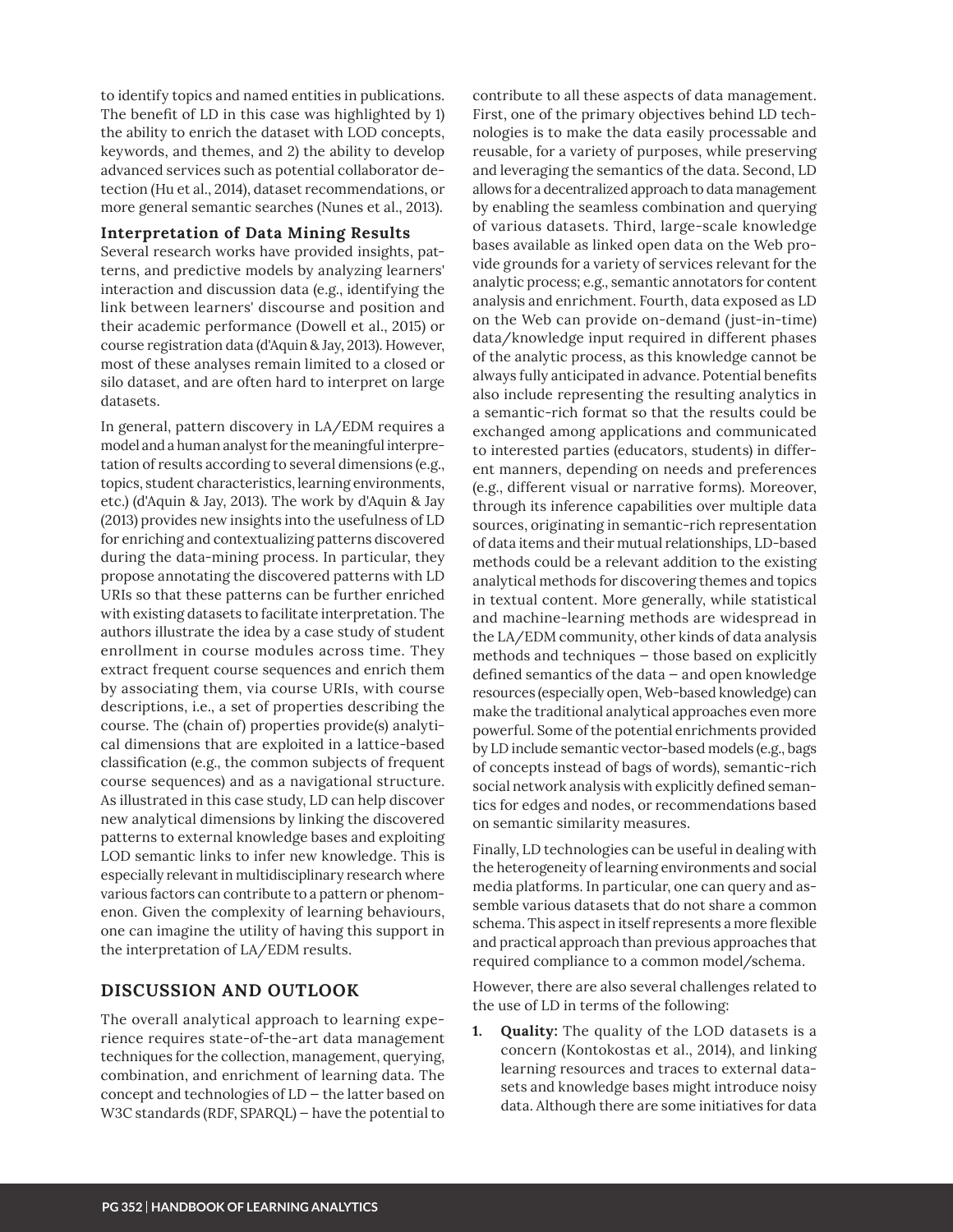cleaning, this issue is far from being resolved.

- **2. Alignment:** Besides the use of common Web URIs among schemas, there is often a need to semantically align vocabularies and models, which is a challenging task. Current alignment approaches are often based on syntactic matching, which does not deal well with ambiguities. One way to mitigate the alignment issue is to be aware and re-use major LD vocabularies<sup>27</sup> whenever possible (e.g., *foaf:name* is a property depicting the name of a person in the FOAF specification and could be used instead of creating a new property);
- **3. Privacy:** Data within MOOCs and learning platforms is often siloed for privacy reasons. Merging

information between learning and social platforms would require, for example, that learners grant access to their data and provide log-in information for the different services they use for learning.

Despite the challenges indicated above - and given the use of LOD datasets and knowledge bases in some major initiatives such as Google knowledge graph or Facebook graph search and their increasing adoption in educational institutions - LD is a promising technological backbone for today's learning platforms. It also provides a useful formalism for facilitating the overall learning analytic process, from raw data collection and storage, to data exploitation and enrichment, to interpretation of the analytics results.

#### **REFERENCES**

- Belleau, F., Nolin, M.-A., Tourigny, N., Rigault, P., & Morissette, J. (2008). Bio2RDF: Towards a mashup to build bioinformatics knowledge systems. Journal of Biomedical Informatics, 41(5), 706-716.
- Bizer, C., Heath, T., & Berners-Lee, T. (2009). Linked data the story so far. International Journal on Semantic Web and Information Systems, 5(3), 1-22. Preprint retrieved from http://tomheath.com/papers/bizerheath-berners-lee-ijswis-linked-data.pdf
- Chatti, M. A., Dyckhoff, A. L., Schroeder, U., & Thüs, H. (2012). A reference model for learning analytics. International *Journal of Technology Enhanced Learning*, 4(5–6), 318–331.
- Cooper, A. R. (2013). Learning analytics interoperability: A survey of current literature and candidate standards. http://blogs.cetis.ac.uk/adam/2013/05/03/learning-analytics-interoperability
- d'Aquin, M., & Jay, N. (2013). Interpreting data mining results with linked data for learning analytics: Motivation, case study and directions. *Proceedings of the 3rd International Conference on Learning Analytics and*  Knowledge (LAK '13), 8–12 April 2013, Leuven, Belgium (pp. 155–164). New York: ACM.
- d'Aquin, M., Adamou, A., & Dietze, S. (2013, May). Assessing the educational linked data landscape*. P*roceedings of the 5<sup>th</sup> Annual ACM Web Science Conference (WebSci '13), 2–4 May 2013, Paris, France (pp. 43–46). New York: ACM.
- De Nies, T., Salliau, F., Verborgh, R., Mannens, E., & Van de Walle, R. (2015, May). TinCan2PROV: Exposing interoperable provenance of learning processes through experience API logs. Proceedings of the 24<sup>th</sup> International Conference on World Wide Web (WWW '15), 18–22 May 2015, Florence, Italy (pp. 689–694). New York: ACM.
- Desmarais, M. C., & Baker, R. S. (2012). A review of recent advances in learner and skill modeling in intelligent learning environments. User Modeling and User-Adapted Interaction, 22(1-2), 9-38.
- Dietze, S., Drachsler, H., & Giordano, D. (2014). A survey on linked data and the social web as facilitators for TEL recommender systems. In N. Manouselis, K. Verbert, H. Drachsler, & O. C. Santos (Eds.), Recommender *Systems for Technology Enhanced Learning* (pp. 47-75). New York: Springer.
- Dietze, S., Sanchez-Alonso, S., Ebner, H., Qing Yu, H., Giordano, D., Marenzi, I., & Nunes, B. P. (2013). Interlinking educational resources and the web of data: A survey of challenges and approaches. *Program, 47*(1),  $60 - 91.$
- Dietze, S., Yu, H. Q., Giordano, D., Kaldoudi, E., Dovrolis, N., & Taibi, D. (2012). Linked education: Interlinking educational resources and the web of data. *Proceedings of the 27th Annual ACM Symposium on Applied Computing* (SAC 2012), 26-30 March 2012, Riva (Trento), Italy (pp. 366-371). New York: ACM.

<sup>27</sup> http://lov.okfn.org/dataset/lov/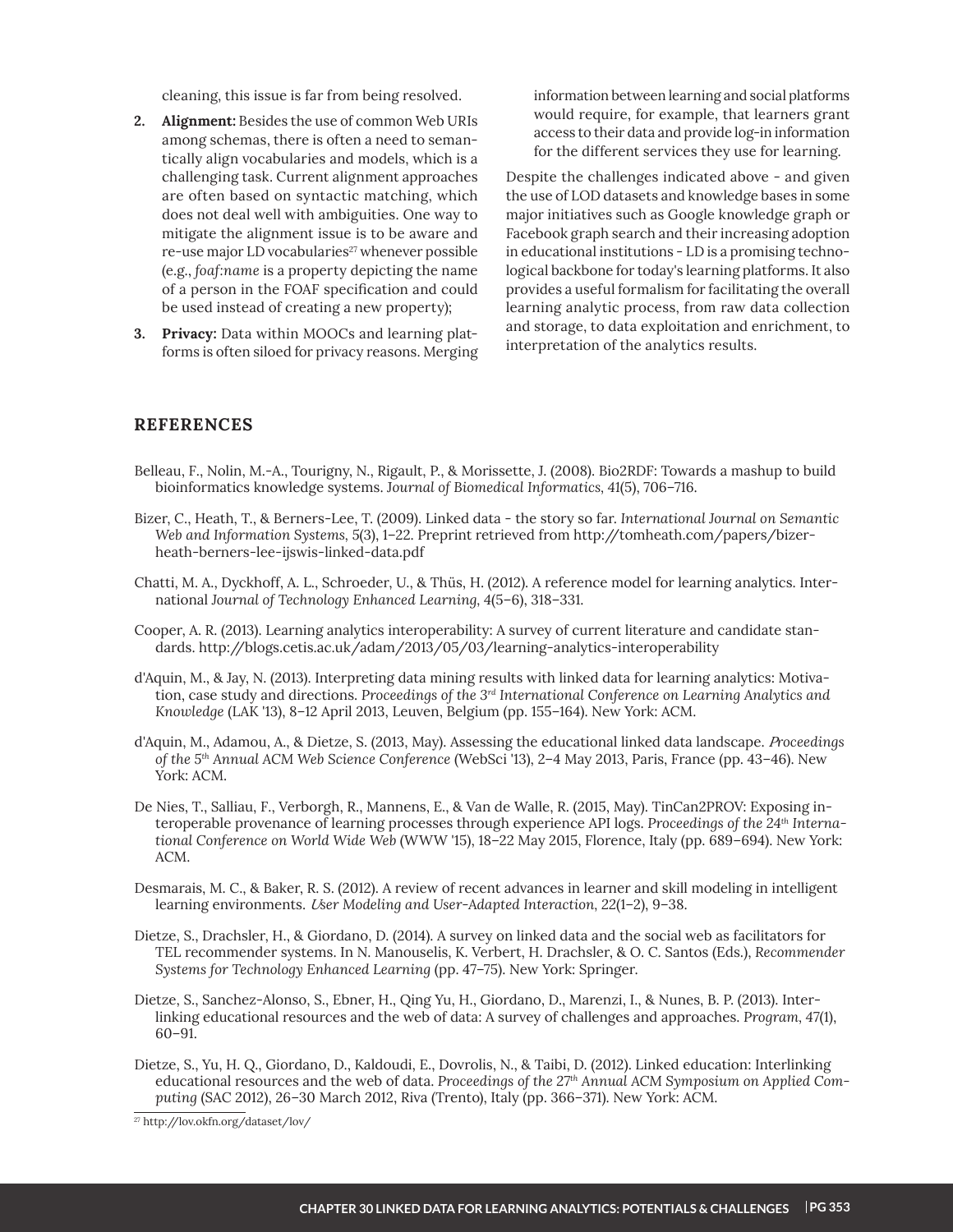- Dowell, N. M., Skrypnyk, O., Joksimović, S., Graesser, A. C., Dawson, S., Gasevic, D., Hennis, T. A., de Vries, P., & Kovanović, V. (2015). Modeling learners' social centrality and performance through language and discourse. In O. C. Santos, J. G. Boticario, C. Romero, M. Pechenizkiy, A. Merceron, P. Mitros, J. M. Luna, C. Mihaescu, P. Moreno, A. Hershkovitz, S. Ventura, & M. Desmarais (Eds.), Proceedings of the 8<sup>th</sup> International Conference on Education Data Mining (EDM2015), 26-29 June 2015, Madrid, Spain (pp. 250-257). International Educational Data Mining Society. http://files.eric.ed.gov/fulltext/ED560532.pdf
- Duval, E. (2011). Attention please! Learning analytics for visualization and recommendation. Proceedings of the 1st International Conference on Learning Analytics and Knowledge (LAK '11), 27 February-1 March 2011, Banff, AB, Canada (pp. 9-17). New York: ACM.
- Gašević, D., Dawson, S., & Siemens, G. (2015). Let's not forget: Learning analytics are about learning. TechTrends, 59(1), 64-71.
- Groth, P., Loizou, A., Gray, A. J., Goble, C., Harland, L., & Pettifer, S. (2014). API-centric linked data integration: The open PHACTS discovery platform case study. Web Semantics: Science, Services and Agents on the World Wide Web, 29, 12-18.
- Heath, T., & Bizer, C. (2011). Linked data: Evolving the web into a global data space. Synthesis lectures on the semantic web: Theory and technology, 1(1), 1-136. Morgan & Claypool.
- Hu, Y., McKenzie, G., Yang, J. A., Gao, S., Abdalla, A., & Janowicz, K. (2014). A linked-data-driven web portal for learning analytics: Data enrichment, interactive visualization, and knowledge discovery. In LAK Workshops. http://geog.ucsb.edu/~jano/LAK2014.pdf
- Joksimović, S., Kovanović, V., Jovanović, J., Zouaq, A., Gašević, D., & Hatala, M. (2015). What do cMOOC participants talk about in social media? A topic analysis of discourse in a cMOOC. Proceedings of the 5<sup>th</sup> International Conference on Learning Analytics and Knowledge (LAK '15), 16-20 March, Poughkeepsie, NY, USA (pp. 156-165). New York: ACM.
- Jovanović, J., Bagheri, E., Cuzzola, J., Gašević, D., Jeremic, Z., & Bashash, R. (2014). Automated semantic annotation of textual content. IEEE IT Professional, 16(6), 38-46.
- Kagemann, S., & Bansal, S. (2015). MOOCLink: Building and utilizing linked data from massive open online courses. Proceedings of the 9<sup>th</sup> IEEE International Conference on Semantic Computing (IEEE ICSC 2015), 7-9 February 2015, Anaheim, California, USA (pp. 373-380). IEEE.
- Kessler, C., d'Aquin, M., & Dietze, S. (2013). Linked data for science and education. Journal of Semantic Web, 4(1),  $1 - 2.$
- Kontokostas, D., Westphal, P., Auer, S., Hellmann, S., Lehmann, J., Cornelissen, R., & Zaveri, A. (2014). Test-driven evaluation of linked data quality. Proceedings of the 23<sup>rd</sup> International Conference on World Wide Web (WWW '14), 7-11 April 2014, Seoul, Republic of Korea (pp. 747-758). New York: ACM.
- Lausch, A., Schmidt, A., & Tischendorf, L. (2015). Data mining and linked open data: New perspectives for data analysis in environmental research. Ecological Modelling, 295, 5-17.
- Maturana, R. A., Alvarado, M. E., López-Sola, S., Ibáñez, M. J., & Elósegui, L. R. (2013). Linked data based applications for learning analytics research: Faceted searches, enriched contexts, graph browsing and dynamic graphic visualisation of data. LAK Data Challenge. http://ceur-ws.org/Vol-974/lakdatachallenge2013\_03. pdf
- Milikić, N., Krcadinac, U., Jovanović, J., Brankov, B., & Keca, S. (2013). Paperista: Visual exploration of semantically annotated research papers. LAK Data Challenge. http://ceur-ws.org/Vol-974/lakdatachallenge2013\_04.pdf
- Mirriahi, N., Gašević, D., Dawson, S., & Long, P. D. (2014). Scientometrics as an important tool for the growth of the field of learning analytics. Journal of Learning Analytics, 1(2), 1-4.
- Muñoz-Merino, P. J., Pardo, A., Kloos, C. D., Muñoz-Organero, M., Wolpers, M., Katja, K., & Friedrich, M. (2010). CAM in the semantic web world. In A. Paschke, N. Henze, & T. Pellegrini (Eds.), Proceedings of the 6<sup>th</sup> International Conference on Semantic Systems (I-Semantics '10), 1-3 September 2010, Graz, Austria. New York: ACM. doi:10.1145/1839707.1839737